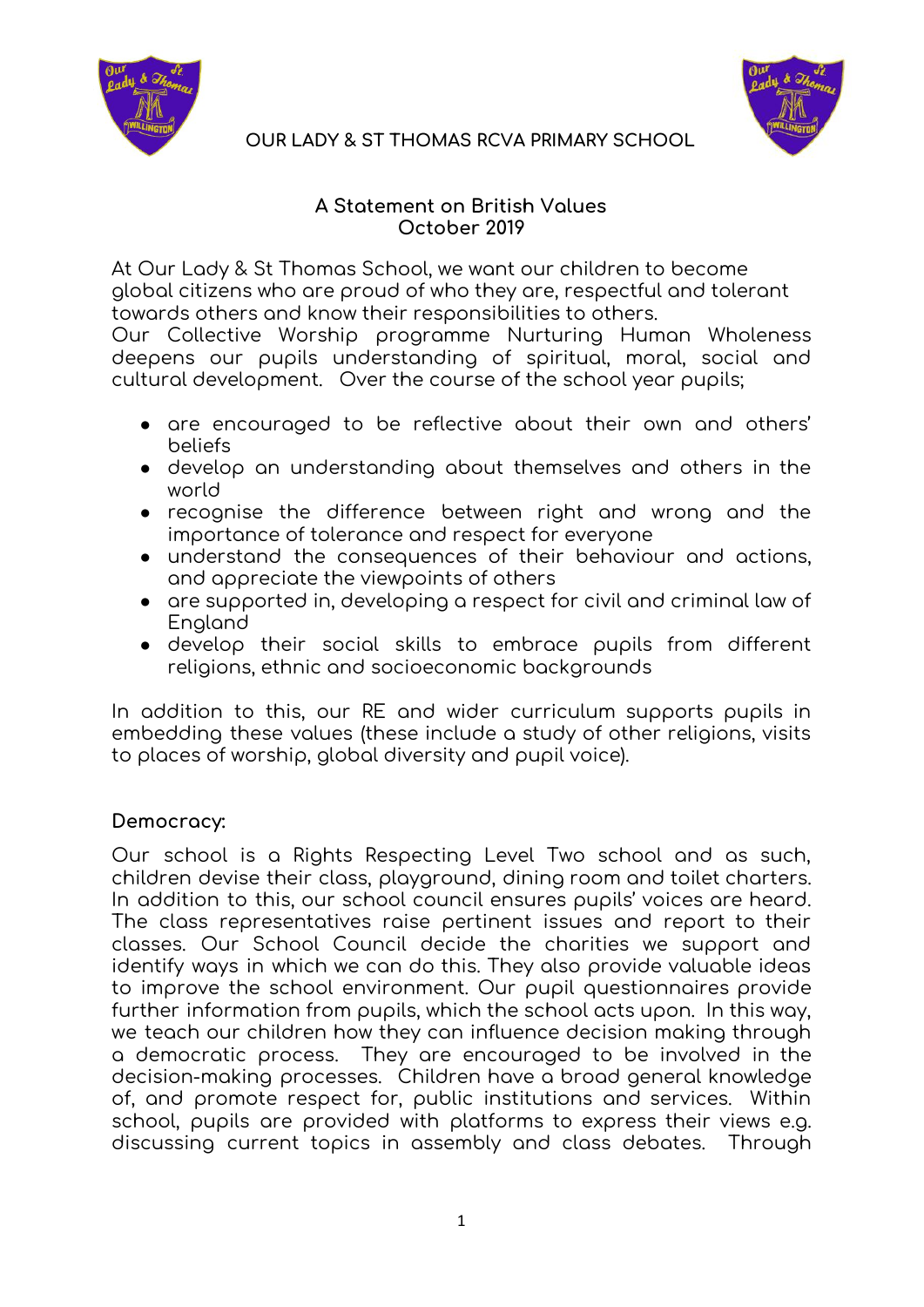class debates we model how perceived injustices can be peacefully challenged.

# **The Rule of Law:**

The importance of civil and criminal law is explored through history or enrichment activities. Visits by the local police and other services help our children to understand how these services operate and how they support them and their families and how if necessary they hold people to account. Our pupils benefit from a range of visits during their time at Our Lady & St Thomas;

- from community police officers who discuss road safety, stranger danger
- 
- fire officers<br>• Child line and community e-safety officers who have strengthened our pupils understanding of how to be safe online.
- The school routinely offers advice to parents re incidents concerning e-safety outside school. Our IT co-ordinator recently provided advice on Instagram for parents.

Pupils support in the local community in many ways;

- Mini Vinnies who help those in our community e.g. sending cards to the elderly housebound in the parish and collecting for food banks.
- Litter Picks and enhancing their environment by developing a Reflection Garden
- Carol Singing at Local Homes

Our pupils enrich and understand the importance of looking after their local community.

The pupils' charters are clear and fair – they are devised by the pupils and adults adhere to their part of the charter. This ensures that if children make the wrong choices, they understand why this is the wrong choice and the importance of making amends.

## **Individual Liberty:**

Within our school, children are encouraged to make personal choices in a safe and supportive environment. We support our children to develop self-knowledge; self-esteem and self-confidence in all we do. As a Rights Respecting school, children are aware of their rights and personal freedom and the responsibility we must all take for our actions, e.g. through e-safety children are given the ability to make informed safe personal choices. Through the curriculum, children have the opportunity to debate a topic and exercise their right to freedom of speech. During assemblies and through our SMSC curriculum we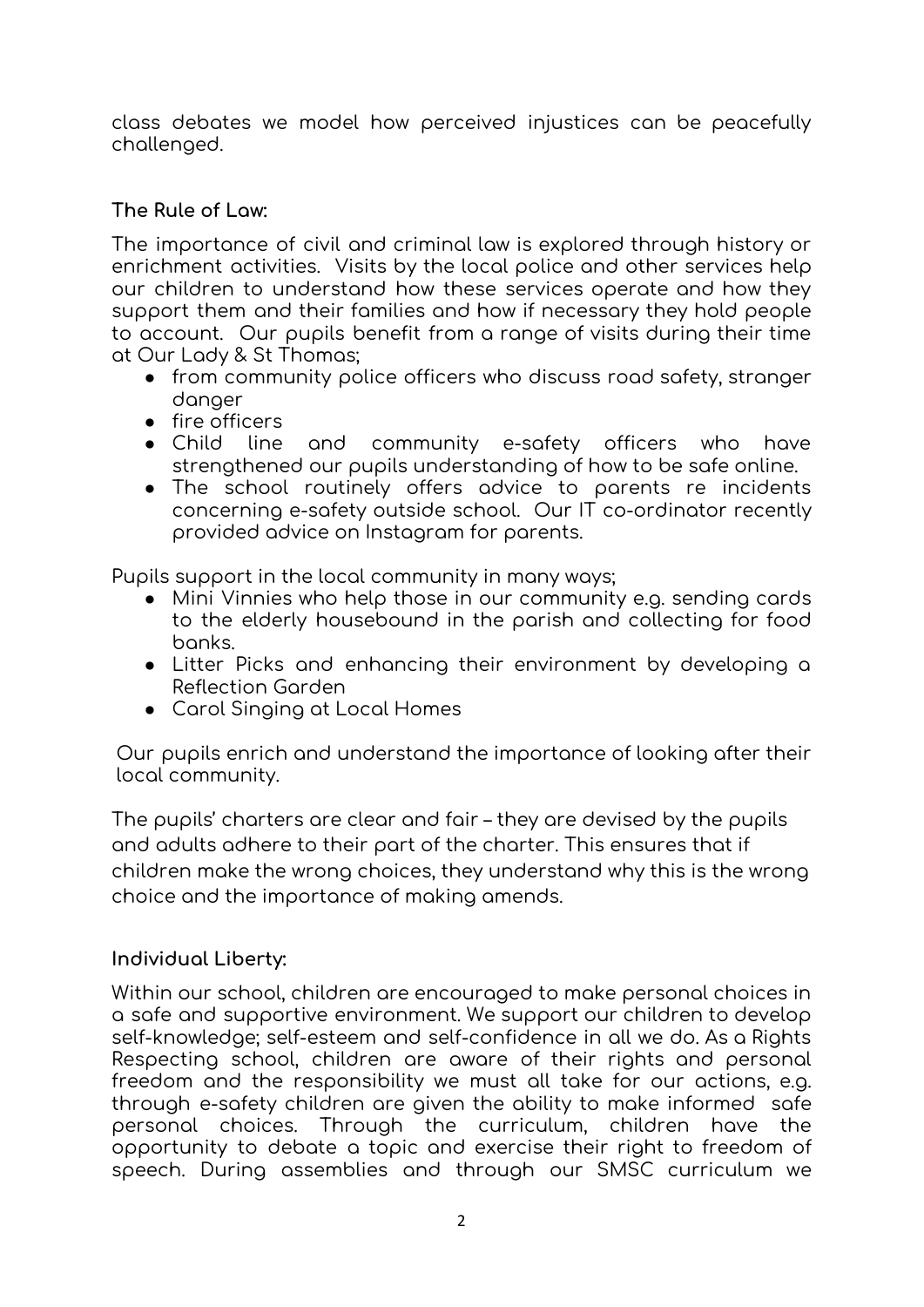challenge stereotypes. Children are able to share their concerns informally by using the worry bear, worry boxes and playground buddies.

#### **Mutual Respect**

The core value of our school ethos is 'respect' for ourselves; each other and our environment. Nurturing Human Wholeness provides a platform for children, providing them with a statement to live by, a context for this statement that makes sense to the child, and a challenge to live out this statement in their daily lives.